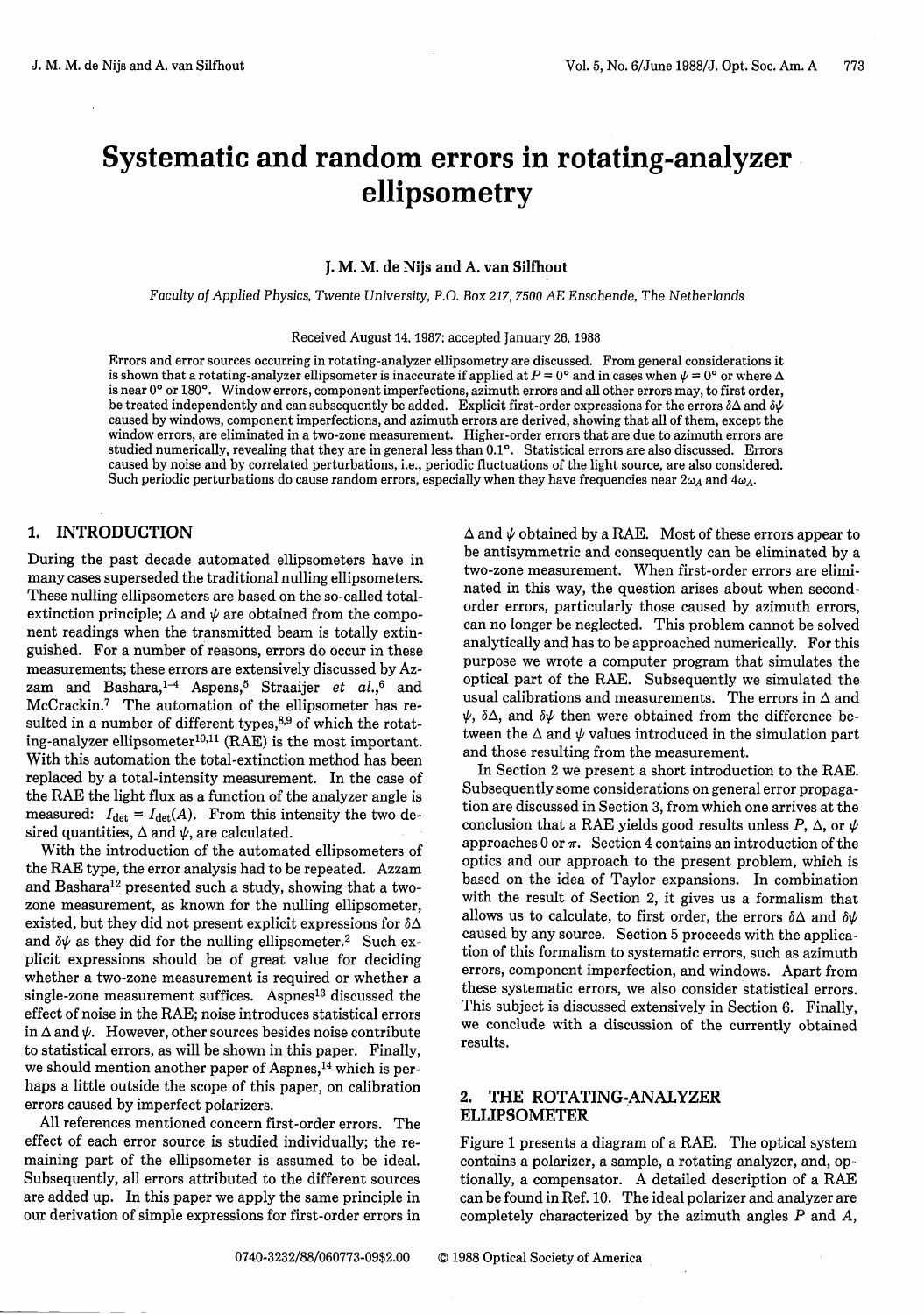

Fig. 1. Schematic diagram of an ideal ellipsometer. The optical part of the system consists of a polarizer, an optional compensator, the sample, and an analyzer. In the case of a RAE the analyzer rotates with constant angular velocity. The angles  $P$ ,  $C$ , and  $A$  are the angles of the characteristic axes of the components measured relative to the plane of incidence.

which their transmission axes make with the plane of incidence. The compensator fast-axis azimuth from the plane of incidence is denoted by C, and its phase retardation is denoted by Q. In the ideal situation the compensator is assumed to be positioned with its fast axis aligned with the plane of incidence  $(C = 0)^{13}$  This configuration makes the phase retardations of the sample  $(\Delta)$  and of the compensator directly additive, and  $\psi$  remains unchanged.<sup>12</sup> One may as well omit the presence of the compensator if the sample is characterized by  $\Delta' = \Delta + Q$ ,  $\psi' = \psi$ . For this ideal situation the light flux transmitted by the rotating analyzer  $(A = \omega_A t)$ becomes

$$
I = I_0[1 - C_{2P}C_{2\psi} + (C_{2P} - C_{2\psi})\cos 2\omega_A t + S_{2P}S_{2\psi}C_{\Delta} \sin 2\omega_A t],
$$
 (1)

where S and C are shorthand notation for sine and cosine, respectively.

The light flux as a function of time,  $I_{\text{det}}(t)$ , transmitted by the analyzer is the actually measured quantity, having the mathematical form

$$
I_{\det}(t) = \alpha_0 + \alpha_c \cos 2\omega_A t + \alpha_s \sin 2\omega_A t.
$$
 (2)

In measurement the coefficient  $\alpha_0$  is obtained from  $I_{\text{det}}(t)$  by averaging  $I_{\text{det}}$  over a number of analyzer cycles:

$$
\alpha_0 = \langle I_{\text{det}} \rangle, \tag{3a}
$$

while  $\alpha_s$  and  $\alpha_c$  are retrieved by the Fourier integral

$$
\alpha_c + i\alpha_s = \frac{2}{\tau} \int_0^{\tau} I_{\text{det}}(t) \exp(i2\omega_A t) \text{d}t, \qquad \tau = \frac{4\pi}{\omega_A} N, \quad (3b)
$$

The preceding discussion is correct only for the ideal RAE; in practice things appear less ideal than assumed. One should realize that the assumption of Eq. (2) on the detected intensity is not realistic. Noise and intensity modulations other than the  $2\omega_A$  component will be present, causing random errors. In Section 6 we present a quantitative treatment of this subject. Apart from these random errors, a number of systematic errors, hence less-noticeable errors, do enter the measurement. The polarizers used are not perfect, they transmit slightly elliptically polarized light instead of perfect linearly polarized light. In a number of cases, for example, if the sample is situated inside an ultrahigh-vacuum system, windows are used, thus distorting the state of polarization of the light beam. The plane of incidence is assumed to be known exactly, and, if this is not the case, azimuth errors in *P, C,* and A are introduced, ultimately causing systematic errors in  $\Delta$  and  $\psi$ .

## **3.** GENERAL ERROR PROPAGATION

The accuracy with which  $\Delta$  and  $\psi$  can be determined strongly depends on the nature of the sample. To study this feature and for later purposes, we first consider the propagation of errors in general.

The light flux detected contains, in principle, a dc and a  $2\omega_A$  component only, which are retrieved by averaging and by Fourier analysis. Consequently all errors independent of their origin propagate only through the coefficients  $\alpha_0$ ,  $\alpha_c$ , and  $\alpha_s$ . It is for this reason mainly that we are interested in what errors  $\delta\Delta$  and  $\delta\psi$  are introduced by the shifts  $\delta\alpha_0$ ,  $\delta\alpha_c$ , and  $\delta \alpha_s$ .

From Eqs. (4a) and (4b) we can derive the Jacobian matrix, relating the errors in  $\Delta$  and  $\psi$  to those in the normalized

Fourier coefficients 
$$
\hat{\alpha}_c = \alpha_c/\alpha_0
$$
 and  $\hat{\alpha}_s = \alpha_s/\alpha_0$ :  
\n
$$
\begin{bmatrix} \delta \Delta \\ \delta \psi \end{bmatrix} = \frac{1 - C_{2P}C_{2\psi}}{S_{2P}S_{2\psi}S_{\Delta}} \begin{bmatrix} (C_{2\psi} - C_{2P})C_{\Delta} & -S_{2P}S_{2\psi} \\ I_2(1 - C_{2P}C_{2\psi})S_{2\psi}S_{\Delta} & 0 \end{bmatrix} \begin{bmatrix} \delta \hat{\alpha}_c \\ \delta \hat{\alpha}_s \end{bmatrix}.
$$
\n(5)

A look at the denominator of the expression in front of the matrix unambiguously shows that the RAE is insensitive if used at small P or if applied to a sample with  $S_A \approx 0$  or small  $\psi$ . Under these conditions, even small errors  $\delta \hat{\alpha}_c$  and  $\delta \hat{\alpha}_s$  do cause large errors in  $\Delta$  and  $\psi$ . It is for this reason that a compensator is advised in cases of  $\Delta$  near 0,  $\pi$  rad. $^{13}$ 

Another Jacobian matrix relating  $\delta \hat{\alpha}_c$  and  $\delta \hat{\alpha}_s$  to  $\delta \alpha_0$ ,  $\delta \alpha_c$ , and  $\delta \alpha_s$  eliminates  $\delta \hat{\alpha}_c$  and  $\delta \hat{\alpha}_s$  from Eq. (5), thus yielding

$$
\begin{bmatrix} \delta \Delta \\ \delta \psi \end{bmatrix} = \frac{1}{S_{2P}{}^2 S_{2\psi}{}^2 S_{\Delta}} \begin{bmatrix} (1 - C_{2P} C_{2\psi}) C_{\Delta} & (C_{2\psi} - C_{2P}) C_{\Delta} & -S_{2P} S_{2\psi} \\ \frac{1}{2} (C_{2\psi} - C_{2P}) S_{2\psi} S_{\Delta} & \frac{1}{2} (1 - C_{2P} C_{2\psi}) S_{2\psi} S_{\Delta} & 0 \end{bmatrix} \begin{bmatrix} \delta \alpha_0 \\ \delta \alpha_c \\ \delta \alpha_s \\ \delta \alpha_s \end{bmatrix}, \quad (6)
$$

where  $N$  is the number of analyzer cycles.

Thus, having determined the coefficients  $\alpha_0$ ,  $\alpha_c$ , and  $\alpha_s$ from the measured light flux  $I_{\text{det}}$ , we find  $\Delta$  and  $\psi$  by equating Eqs. (1) and (2):

$$
\frac{C_{2P} - C_{2\psi}}{1 - C_{2P}C_{2\psi}} = \frac{\alpha_c}{\alpha_0},
$$
\n(4a)

$$
\frac{S_{2P}S_{2\psi}C_{\Delta}}{1 - C_{2P}C_{2\psi}} = \frac{\alpha_s}{\alpha_0}.
$$
 (4b)

which is the general first-order error-propagation matrix expressed in terms of the variables  $\Delta$ ,  $\psi$ , and P.

# 4. THEORETICAL FORMALISM CONCERNING ERROR CALCULATIONS

In Section 3 we derived Eq. (6), which relates the errors in  $\Delta$ and  $\psi$  to those in the coefficients  $\alpha_0$ ,  $\alpha_c$ , and  $\alpha_s$ . An azimuth error  $\delta P$  of the polarizer resulting from the calibration, for example, is a source for such systematic shifts of  $\alpha_0$ ,  $\alpha_c$ , and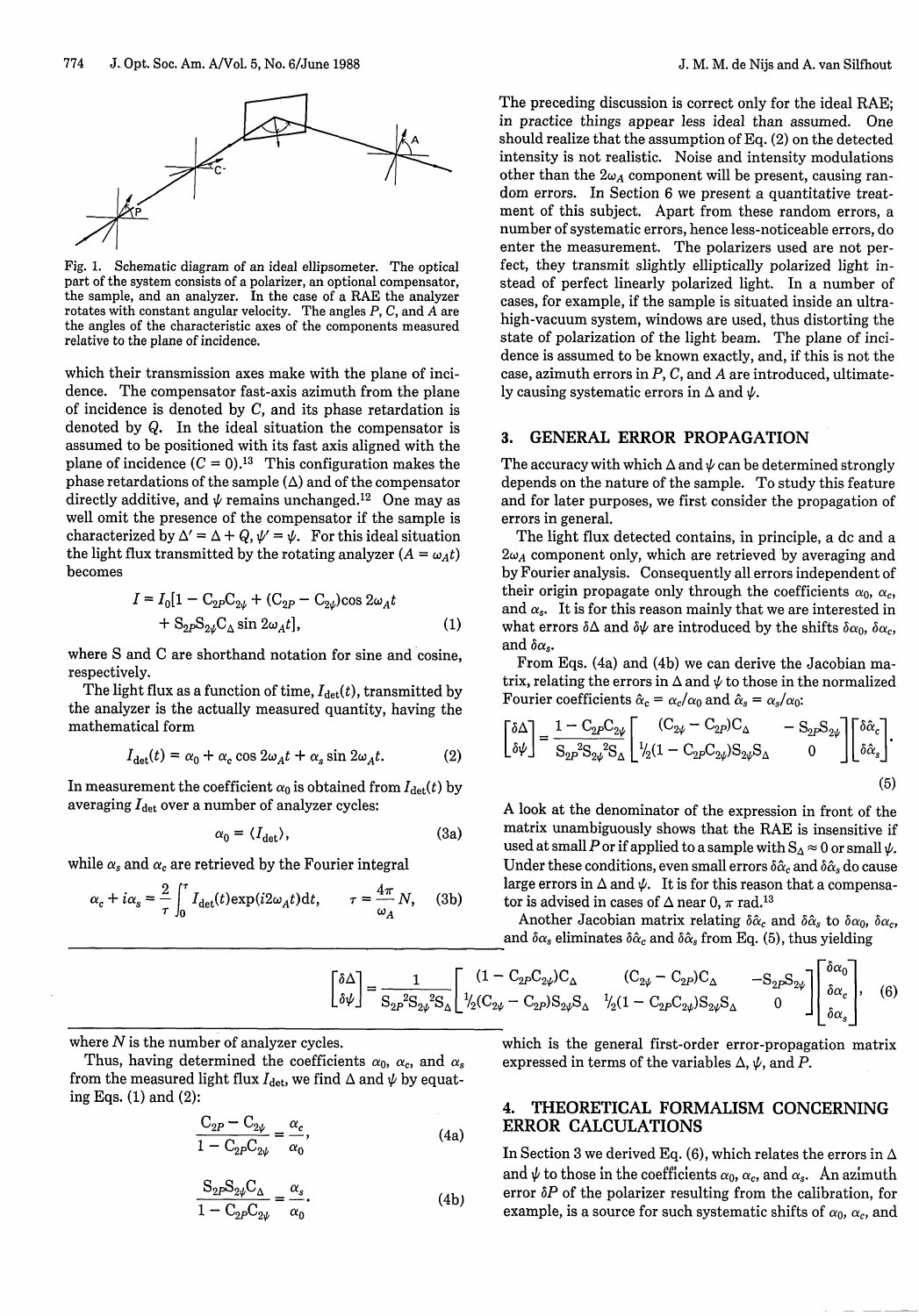$\alpha_s$ . These systematic errors  $\delta \alpha_0$ ,  $\delta \alpha_c$ , and  $\delta \alpha_s$  caused by azimuth angle errors, component imperfection, and windows can be calculated, to first-order, as is shown in this section.

The state of polarization of a monochromatic light beam can be described by a Stokes vector  $S<sup>4</sup>$  Together with Mueller matrices we have a formalism well fitted for our purpose; the second-order numerical calculations are easily programmable, and the analytical manipulations are straightforward. In the present treatment we distinguish the transmission matrix of a component in its own frame of reference (T) and the rotation matrix  $[\mathcal{R}(\theta)]$  performing the transformation of S from one frame of reference to another, rotated over an angle  $\theta$ . Concrete expressions for  $\mathcal{R}$  and  $\mathcal{T}$ can be found in the papers of Azzam and Bashara.<sup>1,4</sup> In this way the response matrix of a component  $(k)$  in an arbitrary frame of reference becomes  $R^{-1}T_kR$ . Denoting the Stokes vector describing the light beam incident upon the ideal optical system by  $S_i^{\circ}$ , we obtain for the Stokes vector for transmitted light beam  $(S_f^{\circ})$  the equation

$$
\mathbf{S}_f^{\circ} = \mathcal{T}_A^{\circ} \cdot \mathcal{R}(A^{\circ}) \mathcal{T}_S^{\circ} \mathcal{T}_C^{\circ} \mathcal{R}^{-1}(P^{\circ}) \mathcal{T}_P^{\circ} \mathbf{S}_i^{\circ},\tag{7}
$$

where  $T_S$  and  $T_C$  are the Mueller matrices of the sample and the compensator. All variables marked **0** indicate that we consider the ideal components for the moment. Furthermore, we have suppressed the two matrices  $\mathcal{R}(P^{\circ})$  and  $\mathcal{R}^{-1}(A^{\circ})$  because it does not matter in which frame of reference  $S_i$  and  $S_f$  are represented. Reminding ourselves that the ellipsometer is not ideal, we introduce all real azimuth angles, the entrance and exit windows, which are, respectively, denoted by  $T_w$  and  $T_{w'}$ , and the imperfect components. Then  $S_f$  becomes

$$
\mathbf{S}_f = \mathcal{T}_A \mathcal{R}(A) \mathcal{T}_{w'} \mathcal{T}_S \mathcal{T}_w \mathcal{R}^{-1}(C) \mathcal{T}_C \mathcal{R}(C) \mathcal{R}^{-1}(P) \mathcal{T}_P \mathbf{S}_i. \tag{8}
$$

The real azimuth angles  $\theta$  are related to the ideal ones by  $\theta$  =  $\theta^{\circ} + \delta\theta$ . Introducing  $\theta^{\circ} + \delta\theta$  in the rotation matrix  $\mathcal{R}$ , we can make a Taylor expansion of  $\mathcal R$  in the variable  $\delta\theta$ :

$$
\mathcal{R}(\theta) = \mathcal{R}(\theta^{\circ}) + \frac{\mathrm{d}\mathcal{R}}{\mathrm{d}\theta} \, \delta\theta + \frac{1}{2} \, \frac{\mathrm{d}^2\mathcal{R}}{\mathrm{d}\theta^2} \, \delta\theta^2 + \dots \, . \tag{9}
$$

The transmission matrices also can be expanded if we use a variable  $\xi$  to describe the imperfection; for example,  $\xi$  can represent the extinction coefficient of the nonideal polarizer:

$$
\mathcal{T}(\xi) = \mathcal{T}^{\circ} + \frac{\mathrm{d}\mathcal{T}}{\mathrm{d}\xi} \, \delta\xi + \frac{1}{2} \, \frac{\mathrm{d}^2\mathcal{T}}{\mathrm{d}\xi^2} \, \delta\xi^2 + \dots \tag{10}
$$

If we now substitute Eqs.  $(9)$  and  $(10)$  into Eq.  $(8)$ , we obtain, for  $S_f$ ,

$$
\mathbf{S}_f = \mathbf{S}_f^{\circ} + \sum_k \delta \mathbf{S}_f^k + \sum_{k,l} \delta \mathbf{S}_f^{k,l} + \sum_k \delta \mathbf{S}_f^{k,k} + \dots, \qquad (11)
$$

where k and *l* correspond to the individual error sources. Thus  $\delta S_f^k$  is the perturbation caused solely by the first-order imperfection of the kth component; the remaining optical system is assumed to be ideal. Similarly,  $\delta S_f^{kl}$  denotes the extra distortion due to the perturbing action of the firstorder imperfection of the Ith component on the first-order perturbation of the light beam already caused by the kth component.  $\delta S_f^{kk}$  is the distortion to be attributed to the second-order effects of the kth component. The second term on the right-hand side of Eq. (11) is the linear one, which we shall treat mainly. The nonlinear third and fourth terms are negligible if the imperfections are small.

In this way we have arrived at a linear approximation of error propagation in the RAE:

$$
S_f \approx S_f^{\circ} + \sum_k \delta S_f^k = S_f^{\circ}
$$
  
+ 
$$
\left[ T_A^{\circ} \mathcal{R}(A^{\circ}) T_S^{\circ} T_C^{\circ} \mathcal{R}^{-1}(P^{\circ}) \frac{d T_P}{d \gamma_P} \delta \gamma_P \right. + T_A^{\circ} \mathcal{R}(A^{\circ}) T_S^{\circ} T_C^{\circ} \frac{d \mathcal{R}^{-1}}{d P} \delta P T_P^{\circ} + \dots + \frac{d T_A}{d \gamma_A} \delta \gamma_A \mathcal{R}(A^{\circ}) T_S^{\circ} T_C^{\circ} \mathcal{R}^{-1}(P^{\circ}) T_P^{\circ} \right] S_i^{\circ},
$$
\n(12)

where we have suppressed  $T_{w'}^{\circ}$  and  $T_{w}^{\circ}$  because  $T_{w'}^{\circ} = T_{w}^{\circ}$ = 1. Using this formalism, we can calculate every perturbation  $\delta S_f^k$  of the Stokes vector  $S_f$ . However, our interest is in the coefficients  $\alpha_0$ ,  $\alpha_c$ , and  $\alpha_s$ . For all error sources except those attributed to the analyzer, we simply note that the intensity  $[S_i]_0$  is the detected quantity; multiplying  $S_i$  by  $\delta_1$  $=[1, 0, 0, 0]$  on the left-hand side yields  $I_{\text{det}}$ :

$$
\delta_1 \cdot \mathbf{S}_f = (\mathbf{S}_f)_0 = I_{\text{det}} = \delta_1 T_A^{\circ} \cdot \mathcal{R}(A^{\circ}) \mathbf{S}_{w'} = (1, \mathbf{C}_{2A}, \mathbf{S}_{2A}, 0) \mathbf{S}_{w'},
$$
\n(13)

where  $S_{w'}$  corresponds with the light flux transmitted by the exit window. From Eqs. (13) and (2), we identify

$$
\mathbf{S}_{w'} = \begin{bmatrix} \alpha_0 \\ \alpha_c \\ \alpha_s \\ \vdots \end{bmatrix}, \qquad \delta \mathbf{S}_{w'} = \begin{bmatrix} \delta \alpha_0 \\ \delta \alpha_c \\ \delta \alpha_s \\ \vdots \end{bmatrix} . \tag{14}
$$

These results clearly show that a RAE measures the first three elements of the Stokes vector representing the light beam upon the analyzer. Any shift of these directly affects  $\Delta$  and  $\psi$  according to Eq. (6). Errors contributed by the analyzer are excepted from Eq. (13); for those errors  $\delta S_f$  has to be calculated, after which we can perform an identification similar to that which was done in obtaining Eq. (14).

It is shown in Section 5 that most errors are antisymmetric in  $P$  and consequently can be eliminated by averaging two measurements performed at  $P$  and  $-P$ . Then the third and fourth terms on the right-hand side of Eq. (11) become significant. In some cases it should be interesting to know whether second-order errors of the fourth term in Eq. (11) are negligible. We then might assume that the contributions of the third term are negligible also, and errors can be ascribed mainly to sources that do not average, i.e., windows. For this reason we shall study the fourth term of Eq.  $(11)$  the second-order effects of one component while the remaining part is assumed ideal. However, in spite of the fact that  $\delta S_f^{k,k}$  is exact, its propagation up to  $\Delta$  and  $\psi$  cannot be studied by using Eq. (6) because Eq. (6) is first order only. Consequently the problem has to be approached by a nu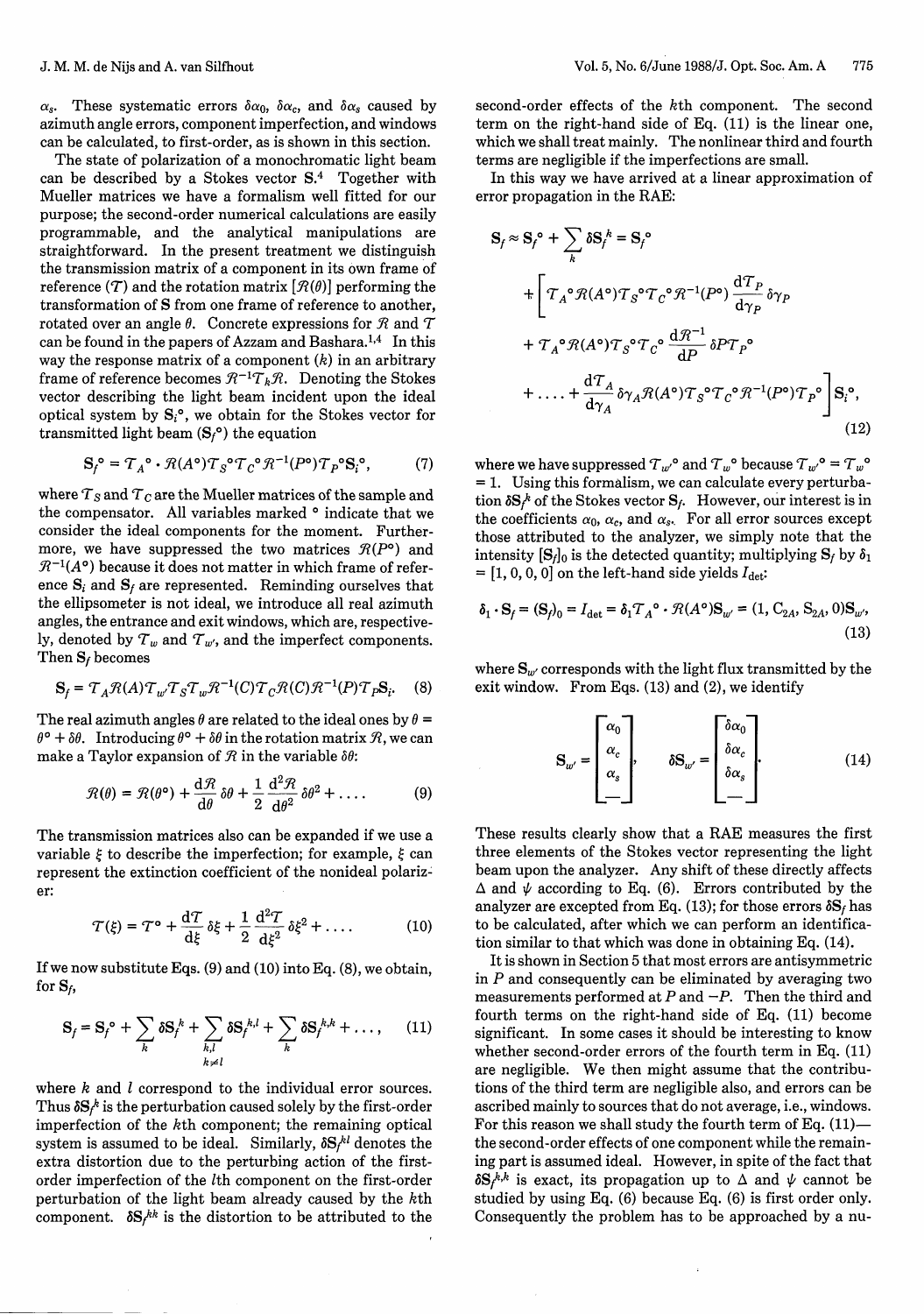merical method. Equation (8) is implemented in a numerical-simulation procedure for the optical part of the RAE. Using this procedure, we can easily obtain the perturbed  $S_f$ for the nonideal system and any particular  $\Delta$  and  $\psi$  that enter through  $T_S^{\circ}$ . Subsequently Eqs. (3) and (4) are used to calculate the experimental  $\Delta'$  and  $\psi'$ . The errors then are obtained from the difference between the  $\Delta$  and  $\psi$  entered in the simulation part and the experimental  $\Delta'$  and  $\psi'$ .

# 5. SYSTEMATIC ERRORS: POLARIZER IMPERFECTION, AZIMUTH ERRORS, AND WINDOWS

In this section we discuss a number of systematic errors. In all cases we apply the same approach, outlined in the previous section. After a short introduction of a particular error we present the proper Taylor expansion. The geometrical calculations are quite tedious, although straightforward, and are left out. We do present the intermediate  $[\delta \alpha_0, \delta \alpha_c, \delta \alpha_s,$  $-$ ] and the final  $[\delta\Delta, \delta\psi]$  results, which are discussed below. In this way we treat polarizer imperfections, azimuth errors in the first- and second-order approximation, and, finally, the window imperfections. To obtain a better overview, all results of  $\delta\Delta$  and  $\delta\psi$  were placed in Table 1.

# A. **Polarizer Imperfection**

In the past some papers<sup>12,14</sup> on polarizer imperfection have appeared. It is generally assumed that the imperfect polarizer transmits a vibration with small ellipticity. Aspnes'<sup>4</sup> used a simple Jones matrix for the imperfect polarizer; however, the transmitted beam was not represented in an orthogonal frame of reference and therefore cannot be used here. In the present case we adopt an expression for an elliptic ideal polarizer from Azzam and Bashara<sup>4</sup>:

$$
\frac{1}{1+\gamma^2}\begin{bmatrix} 1 & -i\gamma \\ +i\gamma & \gamma^2 \end{bmatrix},
$$

which, translated into the Mueller formalism,<sup>1</sup> becomes

$$
\mathcal{T}_p = \frac{1}{2} \begin{bmatrix} 1 + 2\gamma^2 & 1 & 0 & +2\gamma \\ 1 & 1 - 2\gamma^2 & 0 & +2\gamma \\ 0 & 0 & 4\gamma^2 & 0 \\ +2\gamma & +2\gamma & 0 & 0 \end{bmatrix} .
$$
 (15)

Retaining the coefficients of order  $\gamma$  only, we get the perturbing matrix

J. M. M. de Nijs and A. van Silfhout

$$
\delta \mathcal{T}_p = \gamma \begin{bmatrix} 0 & 0 & 0 & 1 \\ 0 & 0 & 0 & 1 \\ 0 & 0 & 0 & 0 \\ 1 & 1 & 0 & 0 \end{bmatrix} . \tag{16}
$$

Now let us first deal with the polarizer. Certainly when a monochromator or laser is used as a light source, we should not expect the light beam to be completely unpolarized or completely polarized. However, from Eq. (15) it is seen that the light beam **(Sp)** transmitted by the polarizer always is, to first order, slightly elliptically polarized, independent of the light source:

$$
S_P = (1, 1, 0, 0) + 2\gamma_p(0, 0, 0, 1) + 0(\gamma^2).
$$

Obviously we should not care too much about the light source, as long as the light flux passing the polarizer suffices. On substitution of Eq. (16) into Eq. (12) we find that

$$
\delta \mathbf{S}_f^P = (1, \mathbf{C}_{2A}, \mathbf{S}_{2A}, 0) \mathbf{T}_S^{\circ} \mathbf{T}_C^{\circ} \mathcal{R}^{-1}(P^{\circ}) \delta \mathbf{T}_P \mathbf{S}_i^{\circ}.
$$

After we make the correct identification with Eq. (14), this yields

$$
\begin{bmatrix} \delta \alpha_0 \\ \delta \alpha_c \\ \delta \alpha_s \\ - \end{bmatrix} = +2\gamma_P S_{2\psi} \begin{bmatrix} 0 \\ 0 \\ S_{\Delta+Q} \\ C_{\Delta+Q} \end{bmatrix}, \qquad (17)
$$

or, from Eq. (6), we obtain

$$
\begin{bmatrix} \delta \Delta \\ \delta \psi \end{bmatrix} = -2\gamma_P \begin{bmatrix} 1/\mathcal{S}_{2P} \\ 0 \end{bmatrix}
$$
 (18)

for the systematic errors in  $\Delta$  and  $\psi$  caused by the imperfection  $\gamma_p$ . We can directly notice that the imperfection does not affect  $\psi$ . Furthermore,  $\delta\Delta$  depends only on the polarizer angle *P*, not on  $\Delta$  or  $\psi$ , and is eliminated in a two-zone measurement.

Next we consider the rotating analyzer. Substituting the imperfect Mueller matrix and performing the product  $\delta\tau_A\mathcal{R}(A^\mathsf{o})\overline{T}_S{}^\mathsf{o}\overline{T}_C{}^\mathsf{o}\mathcal{R}^{-1}(P^\mathsf{o})\overline{T}_P{}^\mathsf{o}\mathbf{S}_i{}^\mathsf{o}$  results in an intensity shift of  $\delta I_{\text{det}} = -2\gamma_A \mathbf{S}_{2P} \mathbf{S}_{2\psi} \mathbf{S}_{\Delta+\phi}$ . Hence only the unmodu lated component  $\alpha_0$  is involved:

Table 1. First-Order Errors  $\delta \Delta$  and  $\delta \psi$  Caused by Polarizer Imperfections, Azimuth Errors, and Windows

| Source                            | δΔ                                                                                                                                                                           | $\delta \psi$                                                                                                                     |
|-----------------------------------|------------------------------------------------------------------------------------------------------------------------------------------------------------------------------|-----------------------------------------------------------------------------------------------------------------------------------|
| Polarizer imperfection $\gamma_P$ | $-2\gamma P/S_{2P}$                                                                                                                                                          |                                                                                                                                   |
| Analyzer imperfection $\gamma_A$  | $-2\gamma_A(1-C_{2P}C_{2\psi})C_{\Delta+Q}/S_{2P}S_{2\psi}$                                                                                                                  | $\gamma_A (C_{2P} - C_{2\psi}) S_{\Delta+Q} / S_{2P}$                                                                             |
| Azimuth errors                    |                                                                                                                                                                              |                                                                                                                                   |
| Polarizer $\delta P$              |                                                                                                                                                                              | $\delta P\mathrm{S}_{2\psi}/\mathrm{S}_{2P}$                                                                                      |
| Analyzer $\delta A$               | $\delta A 2 (\mathrm{C}_{2P} - \mathrm{C}_{2\psi}) \mathrm{S}_{\Delta+Q} / \mathrm{S}_{2P} \mathrm{S}_{2\psi}$                                                               | $\delta A (1 - C_{2P} C_{2\psi}) C_{\Delta+Q} / S_{2P}$                                                                           |
| Compensator $\delta C$            | $-2\delta C S_{Q}C_{2P}/S_{2P}$                                                                                                                                              | $\delta C (1 - C_Q) S_{2\psi} / S_{2P}$                                                                                           |
| Windows                           |                                                                                                                                                                              |                                                                                                                                   |
| entrance $\phi_w$ , $\delta w$    | $\mathrm{S}_{2P}\mathrm{C}_{2\phi w}-\mathrm{C}_{Q}\mathrm{C}_{2P}\mathrm{S}_{2\phi w}\,_{\delta w}$<br>$S_{2P}$                                                             | $\mathrm{S}_{Q}\mathrm{S}_{2\psi}\mathrm{S}_{2\phi w}$ $_{\delta w}$<br>$2S_{2P}$                                                 |
| exit $\phi_{w'}$ , $\delta w'$    | ${\rm C}_{\Delta+Q}({\rm C}_{2\psi}\stackrel{\sim}{-}{\rm C}_{2P}){\rm S}_{2\phi w^{'}}+{\rm S}_{2\psi}{\rm S}_{2P}{\rm C}_{2\phi w^{'}}\,\delta w^{'}$<br>$S_{2\psi}S_{2P}$ | $\frac{\mathrm{S}_{\Delta+Q}\tilde{\mathrm{S}}_{2\phi w^{'}}}{2} (1-\mathrm{C}_{2P}\mathrm{C}_{2\psi})\delta w^{'}.$<br>$2S_{2P}$ |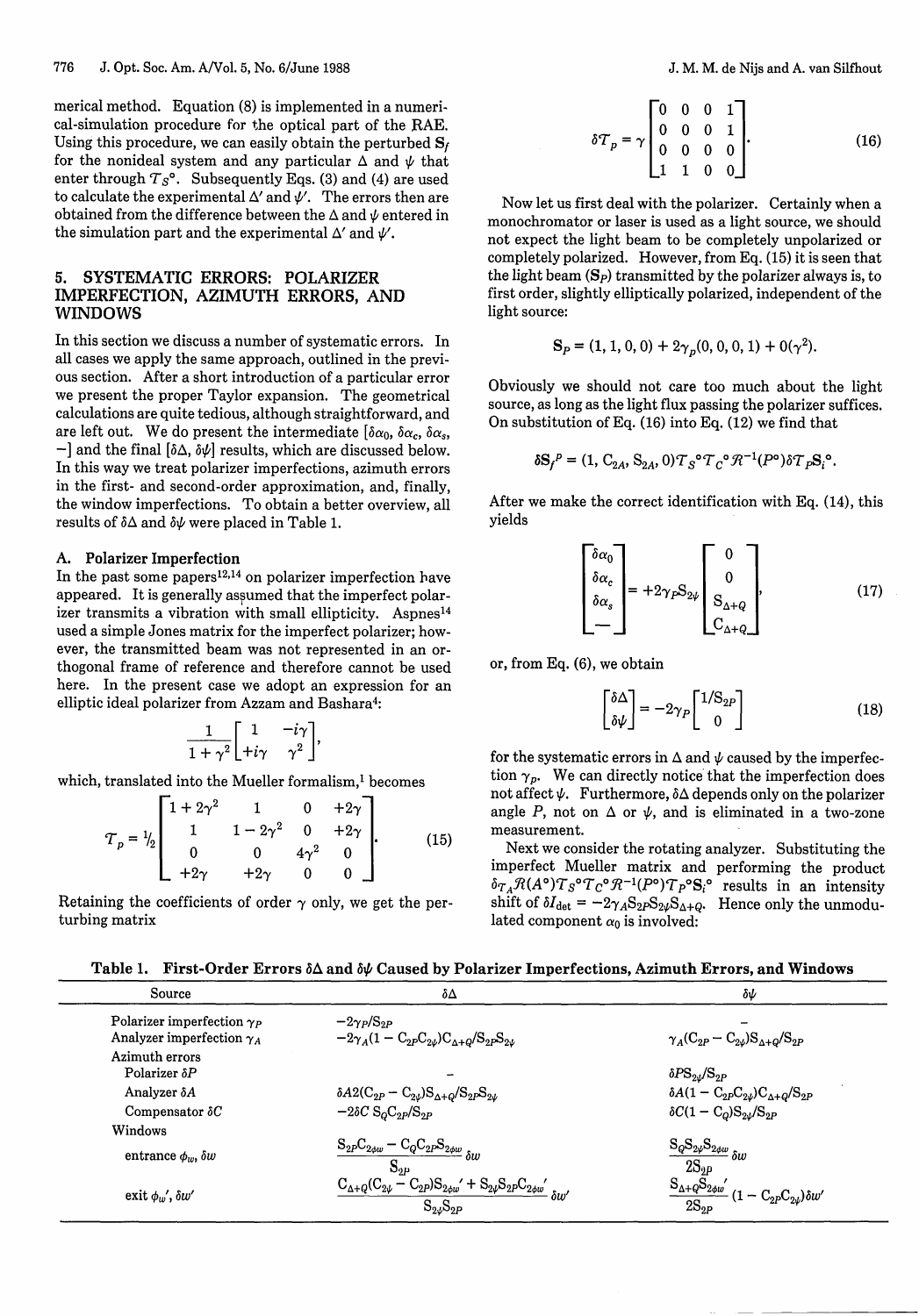$$
\begin{bmatrix} \delta \alpha_0 \\ \delta \alpha_c \\ \delta \alpha_s \\ - \end{bmatrix} = -2\gamma_A \begin{bmatrix} S_{2P} S_{2\psi} S_{\Delta + Q} \\ 0 \\ 0 \\ - \end{bmatrix},
$$

which, with the help of Eq. (6), yields

$$
\begin{bmatrix} \delta \Delta \\ \delta \psi \end{bmatrix} = -\frac{\gamma_A}{\mathcal{S}_{2P} \mathcal{S}_{2\psi}} \begin{bmatrix} 2(1 - \mathcal{C}_{2P} \mathcal{C}_{2\psi}) \mathcal{C}_{\Delta + Q} \\ (\mathcal{C}_{2\psi} - \mathcal{C}_{2P}) \mathcal{S}_{2\psi} \mathcal{S}_{\Delta + Q} \end{bmatrix} . \tag{19}
$$

Again we find expressions antisymmetric in  $P$ . From Eqs. (18) and (19) it follows that these errors can be eliminated, to first order, if we perform a two-zone measurement. This procedure is strongly advised with respect to absolute ellipsometry or differential ellipsometry in cases when  $\Delta$  and  $\psi$ change much because even good polarizers (i.e., Glan-Thompson) exhibit extinction coefficients of  $10^{-3}$  or greater, causing errors of the order of **10.**

#### **B. Azimuth Errors**

Azimuth errors are introduced mainly by the calibration. Aspnes'<sup>3</sup> already showed that imperfect polarizers disturb the determination of the plane of incidence, and the same may be expected from the windows. Once an offset has entered the location of the plane of incidence, it shows up in all angle settings of  $P^{\circ}$ ,  $A^{\circ}$ , and  $C^{\circ}$ , thus causing a number of systematic errors. From Eq. (9) the perturbation matrix  $\delta R(\theta)$  becomes

$$
\delta \mathcal{R}(\theta) = \begin{bmatrix} 0 & 0 & 0 & 0 \\ 0 & -\sin \theta & \cos \theta & 0 \\ 0 & -\cos \theta & -\sin \theta & 0 \\ 0 & 0 & 0 & 0 \end{bmatrix}.
$$

First we discuss the polarizer azimuth error  $\delta P$ . Using Eqs. (12) and (14), we find that it causes the perturbation

$$
\begin{bmatrix} \delta \alpha_0 \\ \delta \alpha_c \\ \delta \alpha_s \\ - \end{bmatrix} = \mathcal{T}_S^{\circ} \mathcal{T}_C^{\circ} \delta \mathcal{R}(P) \mathcal{T}_P^{\circ} \mathbf{S}_i^{\circ} = 2 \delta P \begin{bmatrix} \mathbf{C}_{2\psi} \mathbf{S}_{2P} \\ -\mathbf{S}_{2P} \\ \mathbf{S}_{2\psi} \mathbf{C}_{\Delta+Q} \mathbf{C}_{2P} \\ -\mathbf{S}_{2\psi} \mathbf{S}_{\Delta+Q} \mathbf{C}_{2P} \end{bmatrix},
$$

which, substituted into Eq. (6), yields

 $\mathfrak{f}$ 

$$
\begin{bmatrix} \delta \Delta \\ \delta \psi \end{bmatrix} = \delta P \begin{bmatrix} 0 \\ \mathbf{S}_{2\psi} / \mathbf{S}_{2P} \end{bmatrix} . \tag{20}
$$

 $\Delta$  is not shifted at all, and  $\delta \psi$  is compensated for if measurements at P and  $-P$  are performed and  $\psi$  is averaged. For this case of two-zone measurement, we have studied the second-order errors caused by  $\delta P$  by using the numerical method. Theoretically,  $\delta \psi$  and  $\delta \Delta$  should be functions of *P*,  $\Delta$ , and  $\psi$ ; fortunately,  $\Delta$  turns out to have no influence on the errors  $\delta\Delta$  and  $\delta\psi$ :

$$
\delta \Delta = \delta \Delta(P, \psi),
$$
  

$$
\delta \psi = \delta \psi(P, \psi).
$$

In general, we should like to know both  $\delta \Delta$  and  $\delta \psi$ . This, however, requires two graphs. For this reason we introduce  $\delta \eta = [(\delta \Delta)^2 + (\delta \psi)^2]^{1/2}$ , the largest distance between an actually measured  $(\Delta, \psi)$  point and the theoretical one in the  $(\Delta, \psi)$  $\psi$ ) plane. Subsequently we can make a plot of the contours of contrast  $\delta \eta$  in the  $(P, \psi)$  plane. We have chosen a fixed  $\delta P$ 



Fig. 2. Errors caused by a polarizer azimuth error  $\delta P = 1^{\circ}$ . If a two-zone measurement is performed, errors δΔ and δ $\psi$  caused by an azimuth error of the polarizer  $\delta P$  are eliminated to first order. This plot shows the remaining higher-order error [expressed as  $(\delta \eta)^2$  =  $(\delta \Delta)^2 + (\delta \psi)^2$  in the  $\psi$ -P plane;  $\Delta$  has no influence.

 $= 1^{\circ}$ . In Fig. 2, the contours were drawn for  $\delta \eta = 0.0025^{\circ}$ ,  $0.01$ °,  $0.025$ °,  $0.10$ °, and  $1$ °. Figure 2 shows that all errors are eliminated on the diagonal  $P = 90^\circ - \psi$  and on the sides  $\psi$ **=** 0°,90° the sides of no importance because we already have seen that, in general, errors increase for  $\psi$  near 0°, 90°. However, if  $P$  is chosen between 25° and 65°, the error is largely eliminated by the two-zone average, and the remaining error is <0.025°. It should be emphasized that these errors are now dominated by the second-order contribution of  $\delta P$ , thus exhibiting a  $\delta \eta$  proportional to  $\delta P^2$ .

To obtain first-order  $(\delta \Delta, \delta \psi)$  for an analyzer azimuth error  $\delta A$ , we have to deviate a little from our formalism. The light flux  $\delta I_{\text{det}}$  becomes

$$
\delta I_{\text{det}} = \delta_1 T_A \frac{\mathrm{d} \mathcal{R}}{\mathrm{d} A} \delta A T_S^{\circ} T_C^{\circ} \mathcal{R}^{-1} (P^{\circ}) T_P^{\circ} \mathbf{S}_i^{\circ}
$$
  
= 2\delta A(0, S<sub>2A</sub>, C<sub>2A</sub>, 0)  $T_S^{\circ} T_C^{\circ} \mathcal{R}^{-1} (P^{\circ}) T_P^{\circ} \mathbf{S}_i^{\circ}.$ 

Obviously the vector  $[\alpha_0, \alpha_c, \alpha_s, -]$  is found by obtaining the product of  $T_S^{\circ}T_C^{\circ}R^{-1}(P^{\circ})T_P^{\circ}S_i^{\circ}$  and by some reordering of the result:

$$
\begin{bmatrix} \alpha_0 \\ \alpha_c \\ \alpha_s \\ - \end{bmatrix} = 2\delta A \begin{bmatrix} 0 \\ \mathbf{S}_{2\psi}\mathbf{C}_{\Delta+Q}\mathbf{S}_{2P} \\ \mathbf{C}_{2\psi} - \mathbf{C}_{2P} \\ - \end{bmatrix}.
$$

Substitution of this equation into Eq. (6) yields

$$
\begin{bmatrix} \delta \Delta \\ \delta \psi \end{bmatrix} = \frac{\delta A}{\mathcal{S}_{2P} \mathcal{S}_{2\psi}} \begin{bmatrix} 2(\mathcal{C}_{2P} - \mathcal{C}_{2\psi}) \mathcal{S}_{\Delta + Q} \\ (1 - \mathcal{C}_{2P} \mathcal{C}_{2\psi}) \mathcal{S}_{2\psi} \mathcal{C}_{\Delta + Q} \end{bmatrix},
$$
(21)

which again is antisymmetric in  $P$ . Logically we study the behavior of *6n,* which is the sum of squares of the remaining errors when a two-zone average is used, as a function of  $\Delta$ ,  $\psi$ ,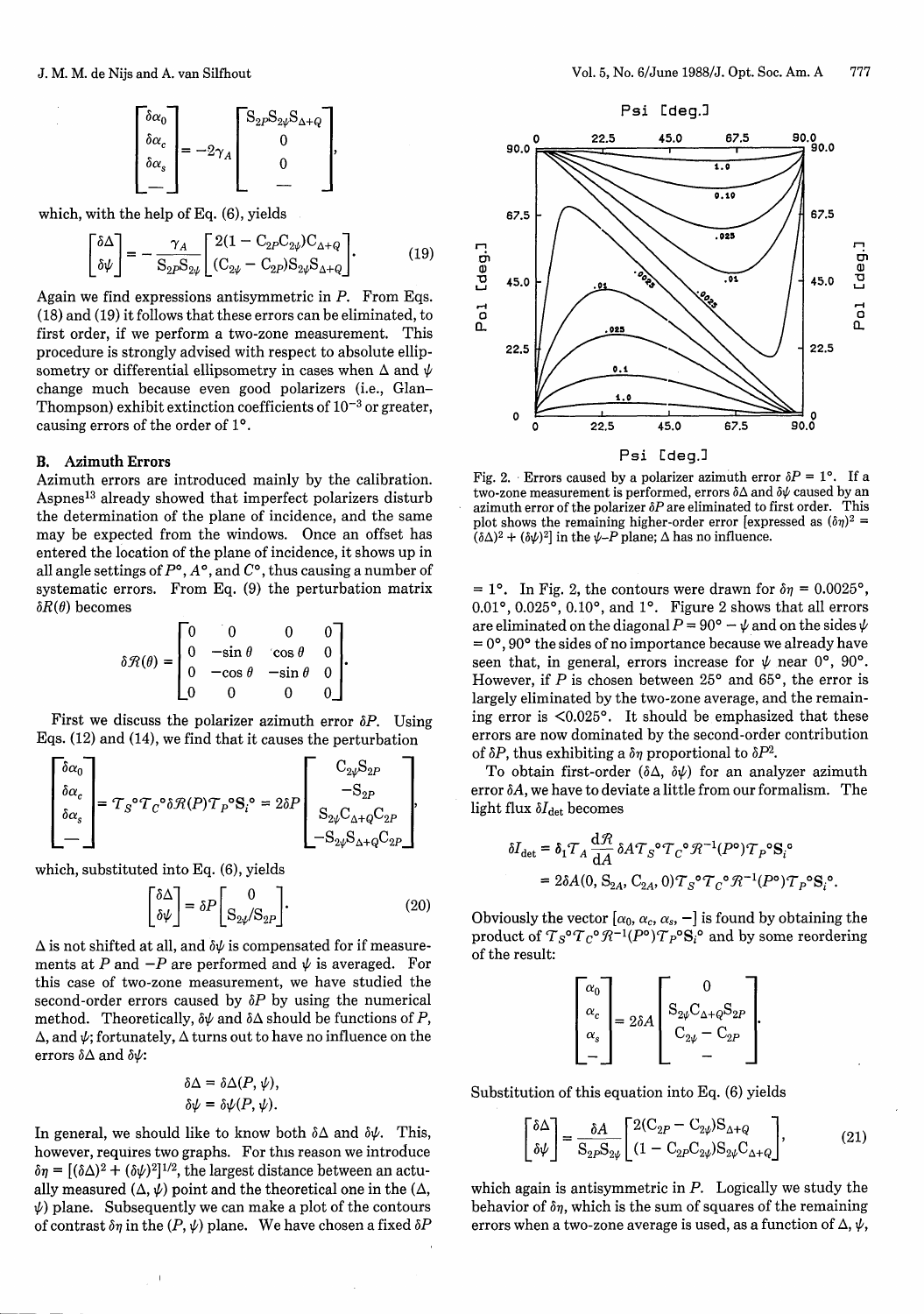

**Delta** [deg.]

Fig. 3. The error  $\delta\eta$  caused by a badly aligned analyzer as a function of  $\Delta$  and for some arbitrary values for  $\psi$  and P. All curves clearly exhibit minima for  $\Delta = 0^{\circ}$ , 90° and maxima for  $\Delta = 45^{\circ}$ , 135°.



Fig. 4. Second-order errors  $\delta\eta$  caused by bad alignment of the analyzer ( $\delta A = 1^{\circ}$ ). The picture presents the lower and upper bounds for the error  $\delta \eta$  in the  $\psi$ -P plane, denoted by the dashed and solid lines, respectively.

and *P*:  $\delta \eta = \delta \eta(\Delta, \psi, P)$ . We have plotted  $\delta \eta$  as a function of  $\Delta$  with  $P = 10^{\circ}$ ,  $\psi = 10^{\circ}$ ,  $25^{\circ}$ ,  $45^{\circ}$ , and  $\delta A = 1^{\circ}$  in Fig. 3. All curves have a minimum at  $\Delta = 0^{\circ}$ , 90° and a maximum at  $\Delta$  $= 45^{\circ}$  or 135°. For arbitrary values of P and  $\psi$  we always find the minima and maxima thus located, and we may well treat these values as bounds on  $\delta \eta$ . Figure 4 shows these bounds in the  $P-\psi$  plane. The upper bounds are denoted by the solid lines, and the lower bounds are denoted by the dashed ones. The curves for  $\delta \eta = 0.01$  and  $\delta \eta = 0.1$ ° are drawn with  $\delta A = 1^{\circ}$ . From this plot we may conclude that P is safely chosen between 25° and 65°.

The compensator is the last component whose misalignment certainly has to be studied. Our formalism yields

$$
J. M. M. de Nijs and A. van Silfho
$$
  

$$
\left[\begin{matrix}\n\delta \alpha_0 \\
\delta \alpha_c \\
\delta \alpha_s\n\end{matrix}\right] = T_S^{\circ} \left(\frac{d\mathcal{R}^{-1}}{dC} T_C + T_C \frac{d\mathcal{R}}{dC}\right) \delta C \mathcal{R}(P^{\circ}) T_P^{\circ} S_i^{\circ}
$$
  

$$
= \left[\begin{matrix}\n-(1 - C_Q)C_{2\psi}S_{2P} \\
(1 - C_Q)S_{2P} \\
(C_{\Delta} - C_{\Delta + Q})C_{2P} \\
\end{matrix}\right] \delta C.
$$

From Eq. (6) we obtain

$$
\begin{bmatrix} \delta \Delta \\ \delta \psi \end{bmatrix} = \frac{\delta C}{S_{2P}} \begin{bmatrix} -2S_Q C_{2P} \\ (1 - C_Q)S_{2\psi} \end{bmatrix}.
$$
 (22)

This error can also be eliminated if a two-zone measurement is performed. Again, we study the second-order error of *6n,* which is in principle a many-variable function:  $\delta \eta = \delta \eta (P, Q, \theta)$  $\Delta, \psi$ ). However,  $\Delta$  is of no importance, while the influence of  $\psi$  becomes notable for Q values near 180° only. Figure 5 shows the contours of constant  $\delta\eta$  on the remaining  $Q-P$ plane for  $\delta C = 1^{\circ}$ . The differences in the line types indicate different  $\psi$  values ( $\psi = 30^{\circ}$ , 45°). Again, we see that P is chosen safely between **250** and 65°, yielding errors of less than 0.1° if a two-zone measurement is applied.

#### **C. Windows**

Birefringence is the main source for window errors, and the window is therefore treated as a small-retardation wave plate.<sup>2,6,12</sup> In our Taylor formalism the expansion becomes

$$
T_w = 1 + \begin{bmatrix} 0 & 0 & 0 & 0 \\ 0 & 0 & 0 & -\mathcal{S}_{2\phi w} \\ 0 & 0 & 0 & \mathcal{C}_{2\phi w} \\ 0 & -\mathcal{S}_{2\phi w} & -\mathcal{C}_{2\phi w} & 0 \end{bmatrix} \delta w, \qquad (23)
$$

where  $\delta w$  and  $\phi w$  correspond to the (small) phase retardation and the azimuth of the fast axis, respectively.

We first consider the entrance window  $T_w$ . On substitution of Eq. (23) into our formalism, we obtain

$$
\begin{bmatrix}\n\delta \alpha_0 \\
\delta \alpha_c \\
\delta \alpha_s\n\end{bmatrix} = \begin{bmatrix}\n- \mathcal{S}_Q \mathcal{C}_{2\psi} \mathcal{S}_{2P} \mathcal{S}_{2\phi_w} \\
\mathcal{S}_Q \mathcal{S}_{2P} \mathcal{S}_{2\phi_w} \\
\mathcal{S}_Q \mathcal{S}_{2P} \mathcal{S}_{2\phi_w} - \mathcal{S}_{\Delta + Q} \mathcal{S}_{2\psi} \mathcal{S}_{2P} \mathcal{C}_{2\phi_w}\n\end{bmatrix} \delta_w.
$$
\n(24)

We should note that the compensator  $Q$  distinguishes itself from the sample  $\Delta$ ; we are not permitted simply to add them, as in the previous cases. On substitution of Eq. (24) into Eq. (6), we finally obtain

$$
\begin{bmatrix} \delta \Delta \\ \delta \psi \end{bmatrix} = \frac{\delta w}{S_{2P}} \begin{bmatrix} S_{2P} C_{2\phi_w} - C_Q C_{2P} S_{2\phi_w} \\ \frac{1}{2} S_Q S_{2\psi} S_{2\phi_w} \end{bmatrix} . \tag{25}
$$

 $\delta\psi$  averages out if a two-zone measurement is applied. Regarding  $\delta\Delta$ , we notice that part of the error does not cancel. This is expected because if the fast axis of the window is aligned with the plane of incidence of the sample  $(\phi_w = 0)$ , then the sample  $\Delta$  and window retardation  $\delta w$  should add without even being distinguishable.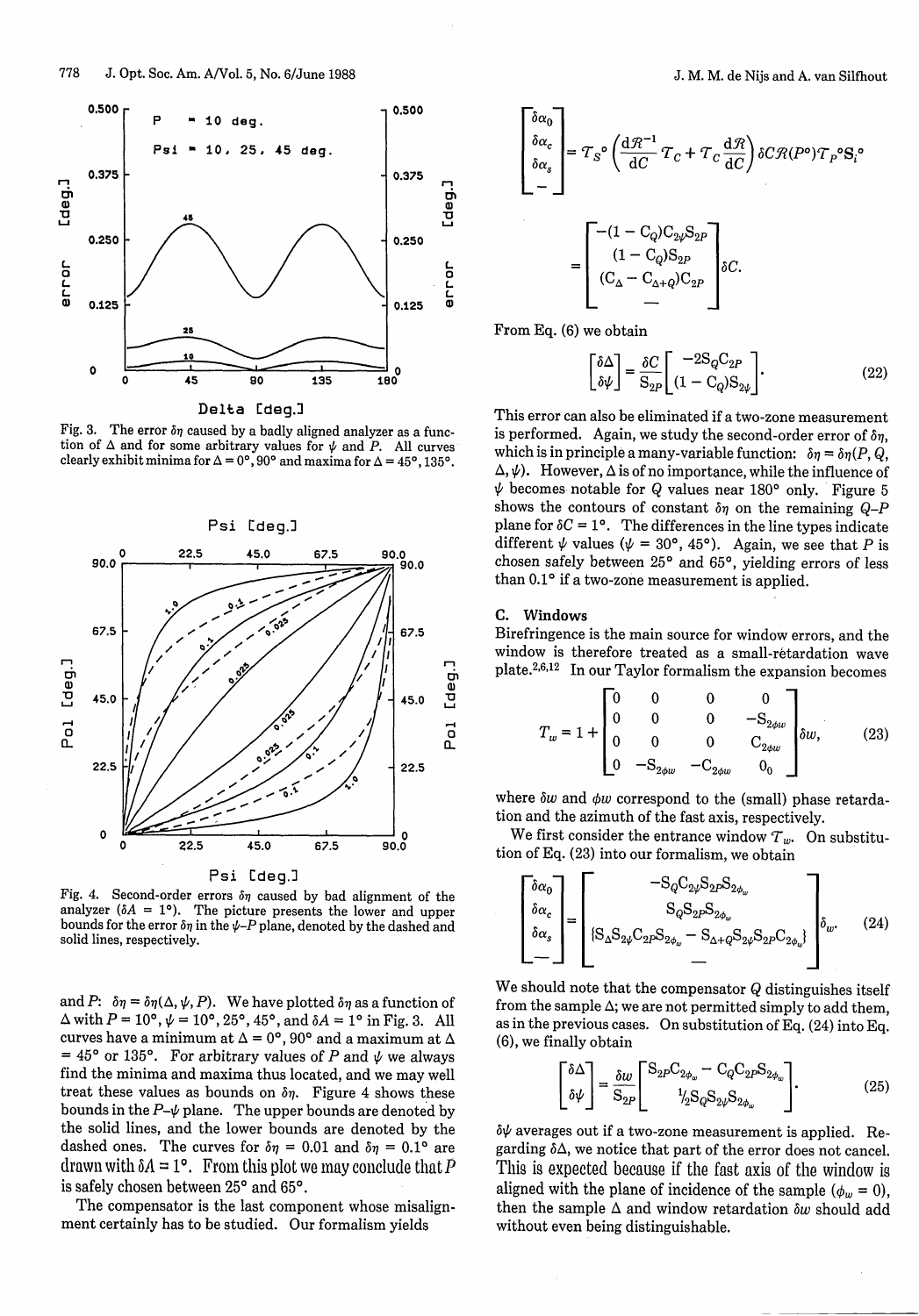

Fig. 5. Second-order errors  $\delta\eta$  caused by a misaligned compensator ( $\delta C = 1^\circ$ ).  $\delta\eta$  is independent of  $\Delta$  and only slightly dependent on  $\psi$  and consequently is depicted in the Q-P plane. Solid lines denote the results for  $\psi = 45^{\circ}$ , and dashed lines correspond to  $\psi = 30^{\circ}$ .

The perturbations caused by the exit window  $(\delta w', \phi w')$ become

$$
\begin{bmatrix} \delta \alpha_0 \\ \delta \alpha_c \\ \delta \alpha_0 \\ - \end{bmatrix} = S_{\Delta + Q} S_{2P} S_{2\psi} \begin{bmatrix} 0 \\ S_{2\phi w'} \\ -C_{2\phi w'} \\ - \end{bmatrix} \delta w', \qquad (26)
$$

which yields

$$
\begin{bmatrix} \delta \Delta \\ \delta \psi \end{bmatrix} = \frac{\delta w'}{S_{2\psi} S_{2P}} \begin{bmatrix} C_{\Delta + Q} (C_{2\psi} - C_{2P}) S_{2\phi_{w'}} + S_{2\psi} S_{2P} C_{2\phi_{w'}} \\ \frac{1}{2} S_{\Delta + Q} S_{2\psi} (1 - C_{2P} C_{2\psi}) S_{2\phi_{w'}} \end{bmatrix} . \tag{27}
$$

Again  $\delta \psi$  and part of  $\delta \Delta$  cancel out in the two-zone average. In general we should realize that for samples with small  $S_{\Delta}$ the windows are going to dominate the phase retardation of the system  $T_w T_s T_w$ , and we actually measure the effective phase retardation of the windows. This situation can be improved by a two-zone measurement, but the error in  $\Delta$  can never be completely eliminated because the contributions  $\delta w \cos(2\phi_w)$  of entrance and exit windows are indistinguishable from the  $\Delta$  sample.

## **6. STATISTICAL ERRORS**

Apart from all systematic errors, we should not neglect the existence of statistical errors. Statistical errors can be attributed to uncorrelated noise (detector noise or shot noise of low-intensity light sources) and to correlated intensity

perturbation caused, for example, by sample vibrations or power supplies (the main frequency). Uncorrelated noise was already discussed by Aspnes.<sup>14</sup> Concerning the correlated perturbations, we present a totally new description.

Uncorrelated perturbations can be discussed only by using their standard deviations. The standard deviations of  $\alpha_0$ ,  $\alpha_c$ , and  $\alpha_s$  due to noise are interrelated; denoting the standard deviation of  $\alpha_0$ ,  $\alpha_c$ , and  $\alpha_s$  by  $\sigma_0$ ,  $\sigma_c$ , and  $\sigma_s$ , respectively, Aspnes<sup>14</sup> derived

$$
\sigma_c = \sigma_s = (2\sigma_0)^{1/2}.\tag{28}
$$

A quantitative expression for  $\sigma_0$  is difficult to derive;  $\sigma_0$  is inversely proportional to the square root of the total acqusition time  $(\tau)$  and light intensity:

$$
\sigma_0 \sim (\tau I_0)^{-1/2}.\tag{29}
$$

We should note that we cannot simply use Eq. (6) to relate the standard deviation in  $\Delta$  and  $\psi$  ( $\sigma_{\Delta}$  and  $\sigma_{\psi}$ ) to  $\sigma_0$ ,  $\sigma_c$ , and  $\sigma_s$ . The standard deviation ( $\sigma_f$ ) of a function  $f(x, y, \ldots)$  is calculated from

$$
\sigma_f^2 = \left(\frac{\delta f}{\delta x}\right)^2 \sigma_x^2 + \left(\frac{\delta f}{\delta y}\right)^2 \sigma_y^2 + \dots,
$$

where  $\sigma_x$  and  $\sigma_y$  denote the standard deviations of the variables  $x$  and  $y$ , respectively. Hence, by squaring all matrix elements of Eq. (5), we obtain a matrix that relates  $\sigma_{\Delta}^2$  and  $\sigma_{\mu}^{2}$  to the squared standard deviations of the normalized Fourier coefficients  $\hat{\alpha}_c$  and  $\hat{\alpha}_s$ ,  $\hat{\sigma}_c^2$  and  $\hat{\sigma}_s^2$ , respectively. A similar matrix relates  $\hat{\sigma}_c^2$  and  $\hat{\sigma}_s^2$  to  $\sigma_c^2$ , and  $\sigma_s^2$ . From the product of both matrices, we find that

$$
\begin{bmatrix} \sigma_{\Delta}^{2} \\ \sigma_{\psi}^{2} \end{bmatrix} = \frac{1}{S_{2P}{}^{4}S_{2\psi}{}^{4}S_{\Delta}^{2}} \begin{bmatrix} \frac{(C_{2\psi} - C_{2P})^{4} + S_{2P}{}^{4}S_{2\psi}{}^{4}}{(1 - C_{2P}C_{2\psi})^{2}} C_{\Delta}^{2} & (C_{2\psi} - C_{2\psi})^{2}C_{\Delta}^{2} & S_{2\psi}{}^{2}S_{2P}{}^{2} \\ \frac{1}{4}(C_{2\psi} - C_{2P})^{2}S_{2\psi}{}^{2}S_{\Delta}^{2} & \frac{1}{4}(1 - C_{2P}C_{2\psi})^{2}S_{2\psi}{}^{2}S_{\Delta}^{2} & 0 \end{bmatrix} \begin{bmatrix} \sigma_{0}^{2} \\ \sigma_{c}^{2} \\ \sigma_{s}^{2} \end{bmatrix} .
$$
 (30)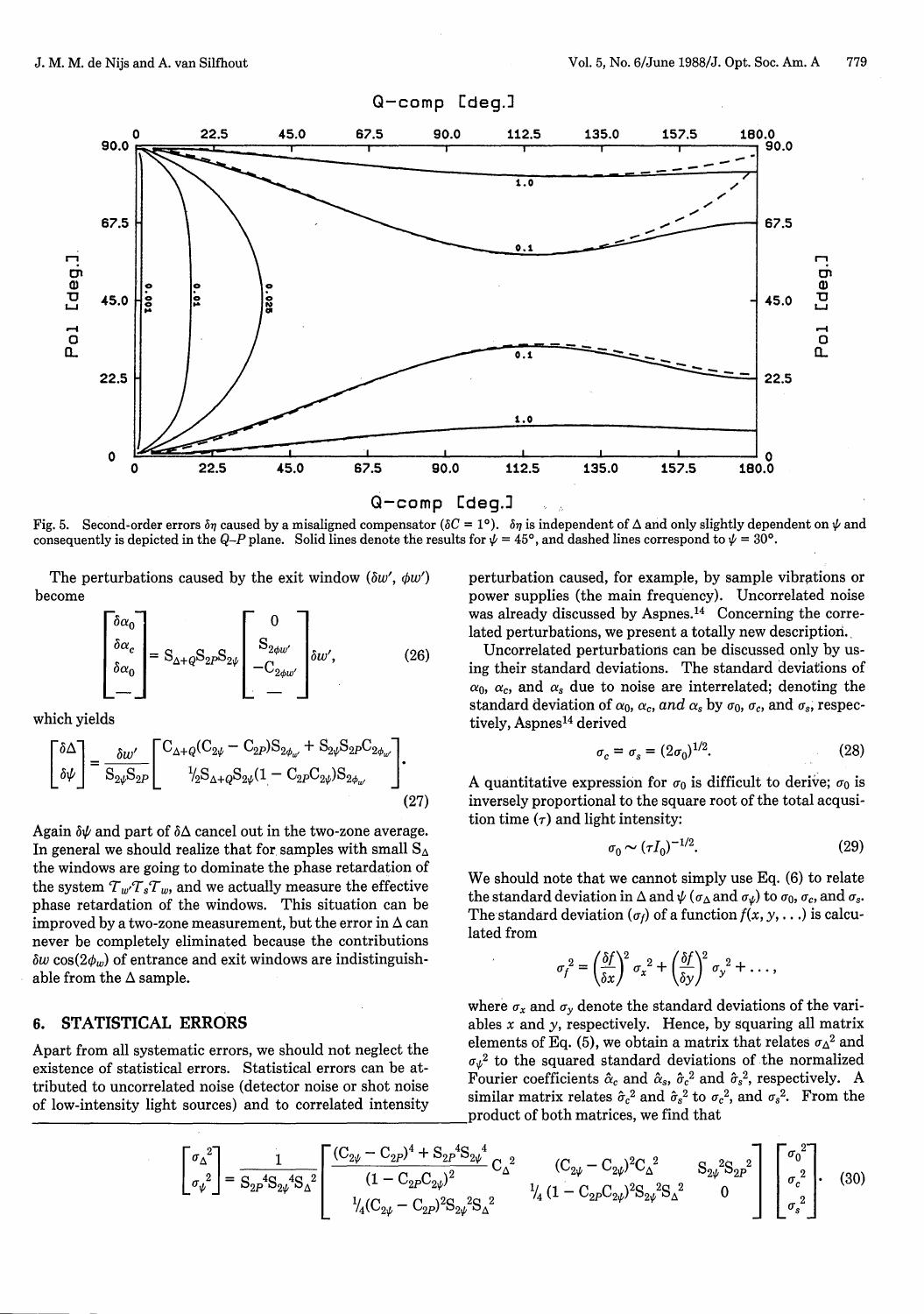After the substitution of Eq. (28) we get the same result as was obtained by Aspnes.<sup>14</sup> From Eqs. (28)-(30), we could calculate optimum polarizer settings  $P$  at which measurements should be performed. However, this subject has been treated extensively by Aspnes, and we direct anyone interested to his work.<sup>14</sup>

The correlated intensity perturbation constitutes another source of statistical errors. Suppose that one uses a light source that shows periodic intensity fluctuations, that the sample or polarizer vibrates, or that the main frequency is picked up somewhere in the electronics. These frequencies may be well known, but their actual phase at the moment the measurement starts is unknown and changes from one measurement to another, thus introducing arbitrary errors. What mainly interests us is which frequencies do cause the major perturbations. Here we present a treatment of a fluctuating light source. All other kinds of fluctuation are assumed to perturb  $\alpha_0$ ,  $\alpha_c$ , and  $\alpha_s$  in a similar way.

Now let us assume that the light source produces the light flux  $I(t)$ :

$$
I(t) = I^{\circ} + \delta I(\omega)\cos(\omega t + \phi), \tag{31}
$$

where we have introduced an arbitrary phase factor  $\phi$  at the moment the measurement is started. The transmitted light flux becomes

$$
I_{\text{det}}(t) = [I^{\circ} + \delta I(\omega)\cos(\omega t + \phi)][1 - C_{2P}C_{2\psi} + (C_{2p} - C_{2\psi})\cos 2\omega_A t + S_{2P}S_{2\psi}C_{\Delta}\sin 2\omega_A t].
$$
\n(32)

The coefficients  $\alpha_0$ ,  $\alpha_c$ , and  $\alpha_s$  are retrieved from  $I_{\text{det}}$  by using Eqs. (3a) and (3b). Applying this formalism to Eq. (32), performing the integrals, and retaining positive frequencies *w,* we obtain

$$
\alpha_0 = (1 - C_{2P}C_{2\psi})I^{\circ} + (1 - C_{2P}C_{2\psi})\delta I(\omega)\operatorname{sinc}(\omega\tau;\phi)
$$
  
×  $(C_{2P} - C_{2\psi})\delta I(\omega)\operatorname{sinc}[(2\omega_A - \omega)\tau;\phi]$   
×  $S_{2P}S_{2\psi}C_{\Delta}\delta I(\omega)\operatorname{sinc}[(2\omega_A - \omega)\tau;\phi + \frac{\pi}{2}],$  (33a)

$$
\alpha_c = (\mathbf{C}_{2P} - \mathbf{C}_{2\psi})I^{\circ} + (1 - \mathbf{C}_{2P}\mathbf{C}_{2\psi})\delta I(\omega)\text{sinc}[(2\omega_A - \omega)\tau; \phi] \times (\mathbf{C}_{2P} - \mathbf{C}_{2\psi})\delta I(\omega)\text{sinc}(\omega\tau; \phi) + \text{sinc}[(4\omega_A - \omega)\tau; \phi]\n\n\times \mathbf{S}_{2P}\mathbf{S}_{2\psi}\mathbf{C}_{\Delta}\delta I(\omega)\text{sinc}\left[(4\omega_A - \omega)\tau; \phi + \frac{\pi}{2}\right],
$$
\n(33b)

$$
\alpha_s = S_{2p} S_{2\psi} C_{\Delta} I^{\circ} + (1 - C_{2p} C_{2\psi}) \delta I(\omega) \text{sinc} \left[ (2\omega_A - \omega)\tau; \phi + \frac{\pi}{2} \right]
$$
  
 
$$
\times (C_{2p} - C_{2\psi}) \delta I(\omega) \text{sinc} \left[ (4\omega_A - \omega)\tau; \phi + \frac{\pi}{2} \right]
$$
  
 
$$
\times S_{2p} S_{2\psi} C_{\Delta} \delta I(\omega) \left[ \text{sinc} [(4\omega_A - \omega)\tau; \phi] + \text{sinc}(\omega\tau; \phi) \right].
$$
  
(33c)

 $\tau$  is twice an integer number of analyzer periods ( $\tau = 4\pi N$ /  $\omega_A$ ), and sinc(x;  $\phi$ ) is a generalization of the sinc function<sup>15</sup>

$$
\operatorname{sinc}(x;\,\phi) = \frac{\sin(x+\phi) - \sin\phi}{x}.\tag{34}
$$

In Fig. 6 we have plotted this generalized sinc function. First, note that all coefficients  $\alpha_0$ ,  $\alpha_c$ , and  $\alpha_s$  are mixed. The amount of mixing is related to the quotient  $\delta I(\omega)/I^{\circ}$ , and obviously all fluctuations  $\delta I(\omega)$  have to be strongly suppressed. By studying  $sinc(x; \phi)$ , we can obtain more precise



Fig. 6. The generalized sinc(x;  $\phi$ ) function as defined by Eq. (34) for  $\phi = 0$  and  $\bar{\phi} = \pi/2$  rad. The figure clearly shows the localized and bounded character of the function.

conclusions. Our generalized sinc function is bounded and strongly located near  $x = 0$ , as is shown in Fig. 6. We may neglect any contribution for  $x < -8\pi$  and  $x > 8\pi$ :

$$
\operatorname{sinc}(x,\phi) \approx 0 \qquad \text{if } |x| > 8\pi.
$$

Considering this localized and bounded character of  $sinc(x,$ *4),* which still is completely arbitrary because of the phase factor  $\phi$ , we can conclude that the only frequency regions involved are

$$
0 < \omega < \frac{2\omega_A}{N},
$$
\n
$$
2\omega_A - \frac{2\omega_A}{N} < \omega < 2\omega_A + \frac{2\omega_A}{N},
$$
\n
$$
4\omega_A - \frac{2\omega_A}{N} < \omega < 4\omega_A + \frac{2\omega_A}{N},
$$
\n
$$
(35)
$$

Obviously these regions narrow with the increasing number of cycles; however, it should be emphasized that only the regions narrow and that possible errors, caused by a periodic perturbation within a region, are not affected. Such perturbations have to be avoided in all cases.

In principle we can substitute the deviations  $\delta \alpha_0$ ,  $\delta \alpha_c$ , and  $\delta \alpha_s$  obtained by Eqs. (33) into Eq. (6). However, we would arrive at a complicated expression. Generally, it will be sufficient to realize that the errors become dominant mainly if  $S_{\Delta} \approx 0$  or *P*,  $\psi \approx 0$  or if the perturbation is localized near  $2\omega_A$  or  $4\omega_A$ . Slow variation of the light intensity ( $\omega \approx 0$ ) may be neglected because these perturbations do not cause a mixing of the coefficients  $\alpha_0$ ,  $\alpha_c$ , and  $\alpha_s$ , as can be seen from Eqs. (33).

## **7.** DISCUSSION

In this paper we tried to obtain a better understanding of the main phenomena causing errors in RAE. We have consid